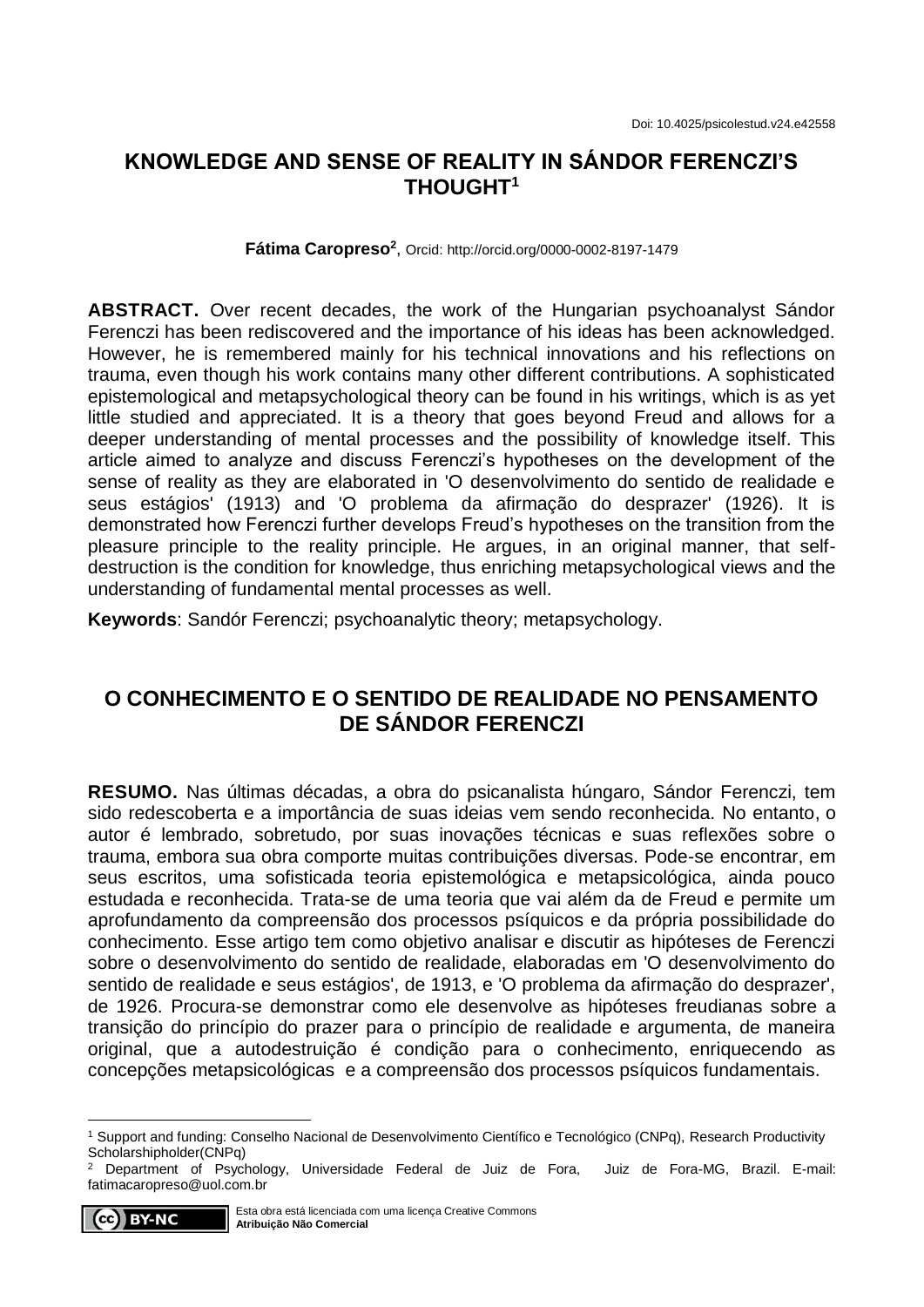**Palavras-chave:** Sándor Ferenczi; teoria psicanalítica; metapsicologia.

# **CONOCIMIENTO Y SENTIDO DE REALIDAD EN EL PENSAMIENTO DE SÁNDOR FERENCZI**

**RESUMEN.** En las últimas décadas, la obra del psicoanalista húngaro Sándor Ferenczi ha sido redescubierta y la importancia de sus ideas ha sido reconocida. Sin embargo, el autor es recordado, sobre todo, por sus innovaciones técnicas y sus reflexiones sobre el trauma, aunque su obra conlleva muchas otras contribuciones diversas. Se puede encontrar, en sus escritos, una sofisticada teoría epistemológica y metapsicológica, todavía poco estudiada y reconocida. Se trata de una teoría que va más allá de la de Freud y permite una profundización de la comprensión de los procesos psíquicos y de la propia posibilidad del conocimiento. En este artículo se tiene como objetivo analizar y discutir las hipótesis de Ferenczi sobre el desarrollo del sentido de realidad, elaboradas en 'O desenvolvimento do sentido de realidade e seus estágios', de 1913, y 'O problema da afirmação do desprazer', de 1926. Se busca demostrar cómo él desarrolla las hipótesis freudianas sobre la transición del principio del placer hacia el principio de realidad y argumenta de manera original que la autodestrucción es condición para el conocimiento, enriqueciendo las concepciones metapsicológicas y también la comprensión de los procesos psíquicos fundamentales.

**Palabras clave**: Sándor Ferenczi; teoría psicoanalítica; metapsicología.

## **Introduction**

In the last decades, the work of the Hungarian psychoanalyst Sándor Ferenczi (1873-1933) has come out of oblivion and the importance of his ideas has been recognized in a series of events and academic publications (Peláez, 2013). Rachman (2007) comments that European and American psychoanalysts have sought to rehabilitate his reputation, damaged by Ernest Jones's claims that his dissent from Freudian psychoanalysis would have occurred because of his psychopathology. However, as Câmara and Herzog (2014) comments, Ferenczi is remembered above all for his technical innovations and his reflections on trauma, although his work includes several other contributions, which are not limited to these two lines of research and remain poorly explored. Mészáros (2014) argues that Ferenczi's legacy is important not only for psychoanalysis but for academic thinking in a broader sense, especially for those who are interested in interdisciplinary approaches. As Guasto (2011) points out, although Ferenczi is defined as the author of a 'clinical revolution' and it is generally considered that technique is his main concern, a new metapsychology can be found in his writings. In the work of the author in question, we find a sophisticated epistemological and metapsychological theorization, which has not yet been studied and recognized, which goes beyond Freud's and allows a deepening of the understanding of mind processes and the possibility of knowledge.

Questions about reality, about what we know and as we know it, have been the focus of Freud's attention since his earliest psychoanalytic writings (Kirshner, 1993). Ferenczi also turns to this question and attaches great importance to it. In the text, 'O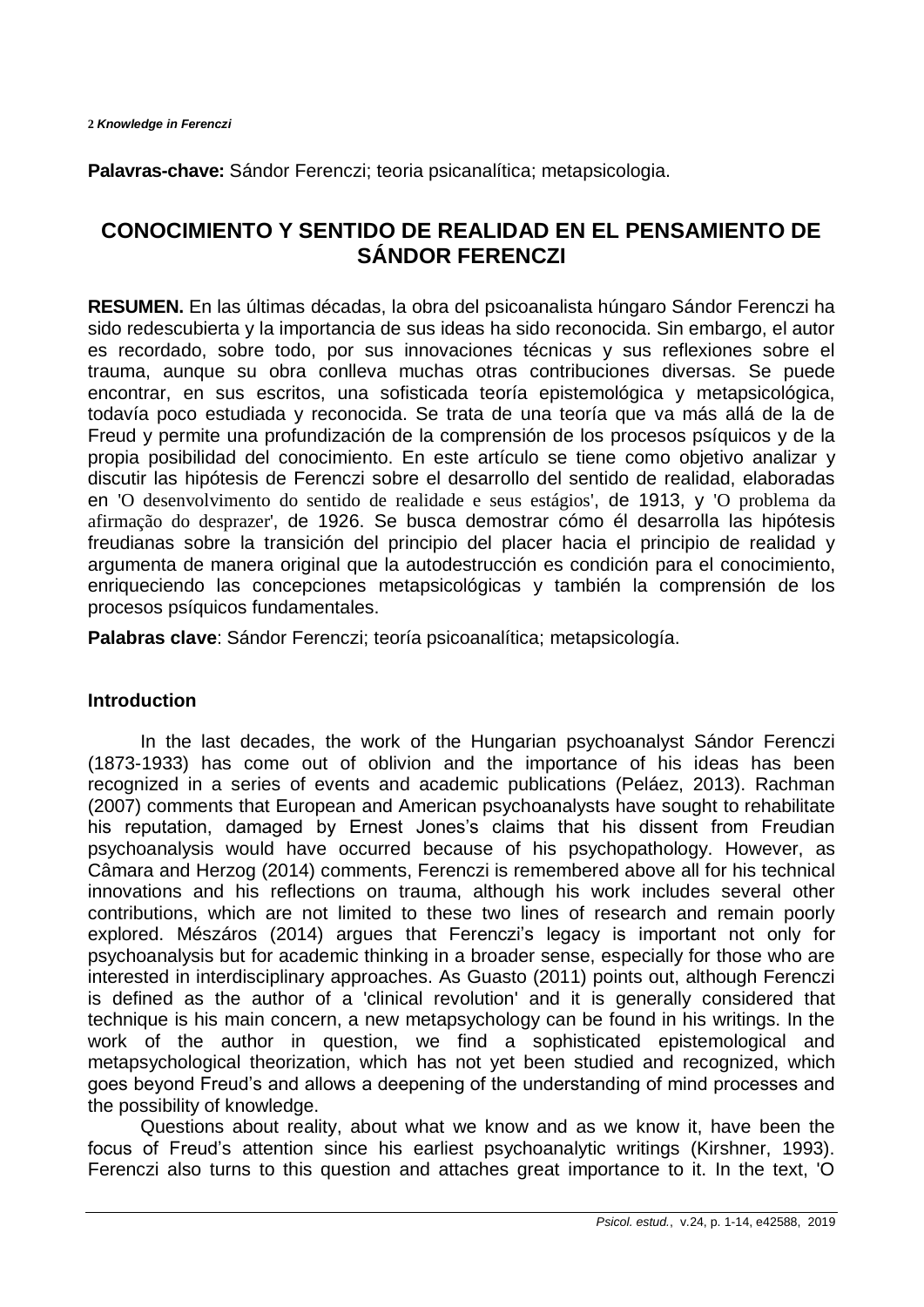desenvolvimento do sentido de realidade e seus estágios' (Ferenczi, 1992) he presents some hypotheses about how would be given the acquisition of the knowledge capacity of the external world, which are resumed and deepened in the text 'O problema da afirmação do desprazer' (Ferenczi, 1993). In this, the author takes up the ideas he had elaborated in 1913 to reconsider the problem as a whole in the light of Freud's hypotheses in the 1920s. Ferenczi formulates a rich theory about the thought and development of the sense of reality in which he links his hypotheses to Freud's on negationand on the second instinctual dualism and inserts, at the heart of the process of development of the sense of reality, the idea of Spielrein (2014) that destruction is a condition for coming into being.

This article aimed to analyze and discuss Ferenczi's hypotheses about the development of the sense of reality in the two texts mentioned above. We sought to show that he formulates an original theory, in many ways, that deepens the metapsychological conceptions and the understanding of the fundamental mental processes.

### **The acquisition of the sense of reality**

In the text, published in 1913, 'O desenvolvimento do sentido de realidade e seus estágios', Ferenczi (1992) proposes the existence of different stages, in which the child would gradually acquire the capacity to differentiate between what belongs to the self and what belongs to the external world. The Hungarian psychoanalyst takes up the Freudian hypothesis, presented in 'Formulaciones sobre los dos principios del acaecer psíquico' (1998b), on the distinction between an initial stage governed by the pleasure principle and another governed by the reality principle and points out that it remains unexplained, in Freud's text, if the transition between the two stages occurs progressively or in stages. This is the question that interests him and for which he seeks a response in his text of 1913.

In 'Proyecto de psicología' (Freud, 1998d), written in 1895 and published in 1950, Freud makes a first outline of a theory of thought, which is partially taken up in 'La interpretación de los sueños' (Freud, 1998a). In this last text, the thought is conceived from the hypothesis of the 'experience of satisfaction' of the newborn. Freud speculates that when the baby feels hunger for the first time, the accumulated excitement gives rise to motor discharges such as crying and screaming, which act as a means of communication that allows the adult to recognize the child's lacking condition and provide satisfaction of the same, from the food supply. As a consequence, there would be a memory record of the object that gave satisfaction, which would be associated with the representation of hunger, so that, faced with its resurgence, there would be a tendency to occupy, in an intense way, the representation of the object capable of satisfaction of need. Such a tendency is what Freud calls 'desire'. This intense occupation would culminate in a hallucinatory activation of the desired representation and in the execution of the movements (suction) capable of providing satisfaction. Ferenczi (1992) calls this initial period of extra-uterine life a 'stage of hallucinatory omnipotence', since in the case of a well-cared child, such a hallucination would take place effectively, since caregivers would understand its desire and seek to satisfy itas soon as possible, so as to enable the child to continue to feel omnipotent. However, according to Freudian hypotheses, with development, situations in which satisfaction did not occur immediately after the hallucination of the object and the motor discharge - that is, situations in which displeasure persisted - would cause the hallucinatory investment of the representation of desire and consequent motor discharge were inhibited and the child could be able to differentiate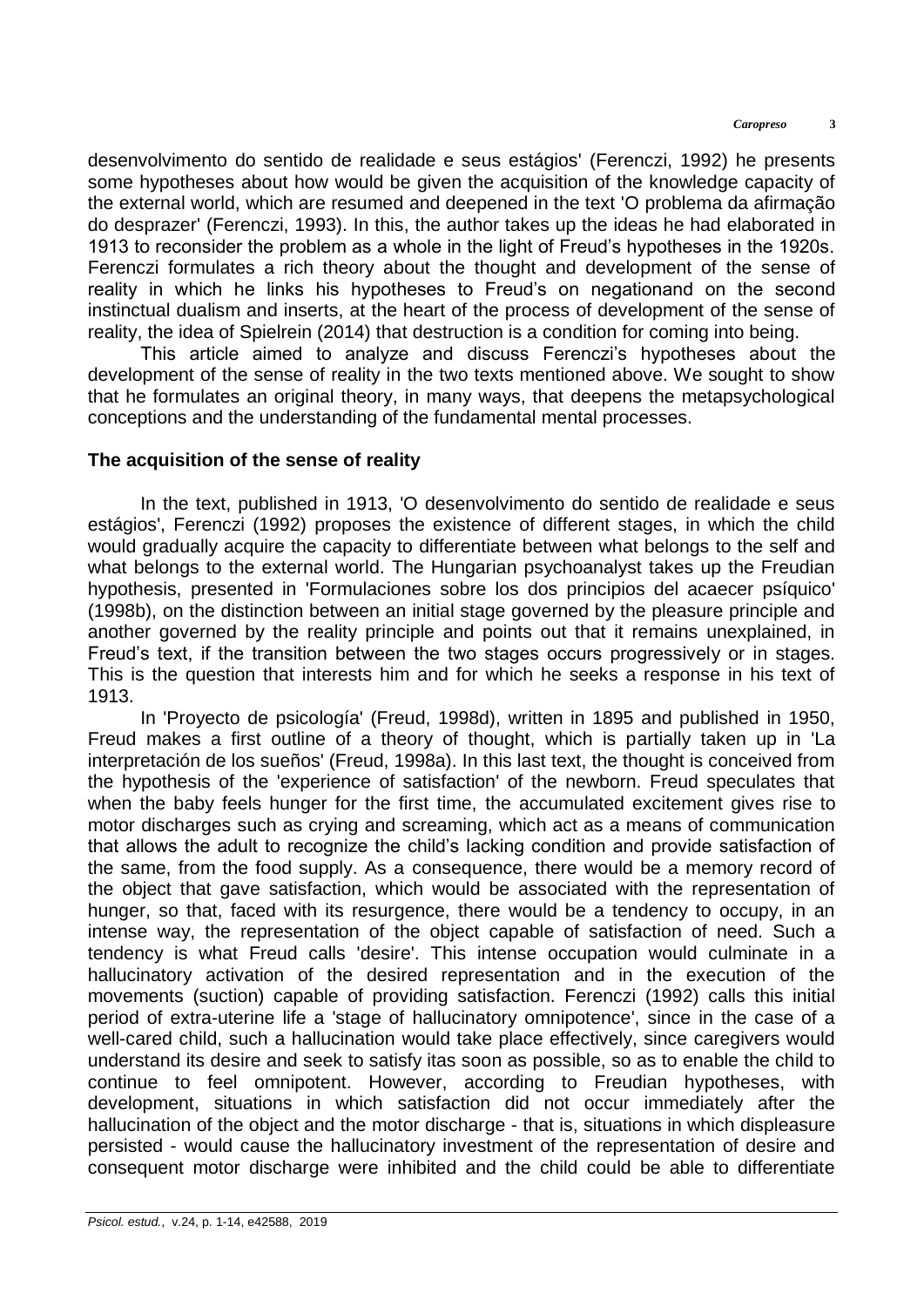between remembrance and perception. Instead of hallucinating the desired object, the child would begin to occupy it less intensely, so that it would only be remembered, instead of being hallucinated. The child would then have to learn to find the object in the world that would provide satisfaction - it would have to learn to achieve the identity between external reality and the reality of thought. With this, the perception and the knowledge of the external world would begin.

This process, which would intercalatebetween the inhibition of the hallucination and the motor discharge and the meeting of the desired object, would be the thought for Freud. Thus thought would be a process driven by the tendency to avoid displeasure, so that learning, judgment and knowledge of the world would be prompted by the need to find an object capable of providing satisfaction and, consequently, escape from displeasure (Freud, 1998a, 1998d). Freud formulates the hypothesis that thought consisted, initially, in the activation of motion images, that is, action. With the constitution of language, the possibility of a conscious verbal thought would arise, so that thought and action would differentiate. The immediate goal of the primary form of thought, which would consist in finding the desired object, would, with the progress of mental development, give way to the wider goal of knowledge of the external world. This thought, which Freud calls 'theoretical', and which would be added to the primary 'practical' thought, would ultimately seek to know the world to facilitate the attainment of objects capable of satisfying the needs. Therefore, the assumption that every thought is driven by necessity and ultimately aimed at the avoidance of displeasure (Caropreso, 2001) is held in theory. The passage from a hallucinatory process - without inhibitions, which would ignore the external world - to an inhibited process, which would take reality into account and gradually adapt to it, would mark the transition from the 'pleasure principle' to the 'reality principle', as Freud clarifies in more detail in his text Formulations on the two principles of psychic functioning (Freud, 1998b).

Ferenczi (1992) seeks to describe how the substitution of the pleasure principle by the reality principle would take place and argues that this is a slow process, in which the initial omnipotence gradually gives way to recognition of reality. In this process, displeasure would gradually be tolerated, since the acquisition of the sense of reality would have as its condition the acquisition of the capacity to accept displeasure. According to the author, the initial phase of psychism, characterized by the feeling of omnipotence, could be divided into several stages.

In view of the development of the ego in relation to the self-preservationinstinct, the first stage of human mental development would consist in what he calls the 'period of unconditional omnipotence'. This stage would correspond to the period of life spent in the mother's body in which it would not be necessary to make any effort to get the nutrients and oxygen necessary for survival. This intrauterine stage of mental development is not addressed in Freudian theory. Ferenczi (1992) argues that:

> If, therefore, the human being possesses a mental lifewhen in the womb, although only an unconscious one,—and it would be foolish to believe that the mind beginsto function only at the moment of birth—he must getfrom his existence the impression that he is in fact 'omnipotent'. For what is omnipotence? The feelingthat one has all that one wants, and that one hasnothing left to wish for. The foetus, however, couldmaintain this of itself, for it always has what is necessary for the satisfaction of its instincts and so has nothing to wish for; it is without wants (Ferenczi, 1992, p. 42, author's emphasis).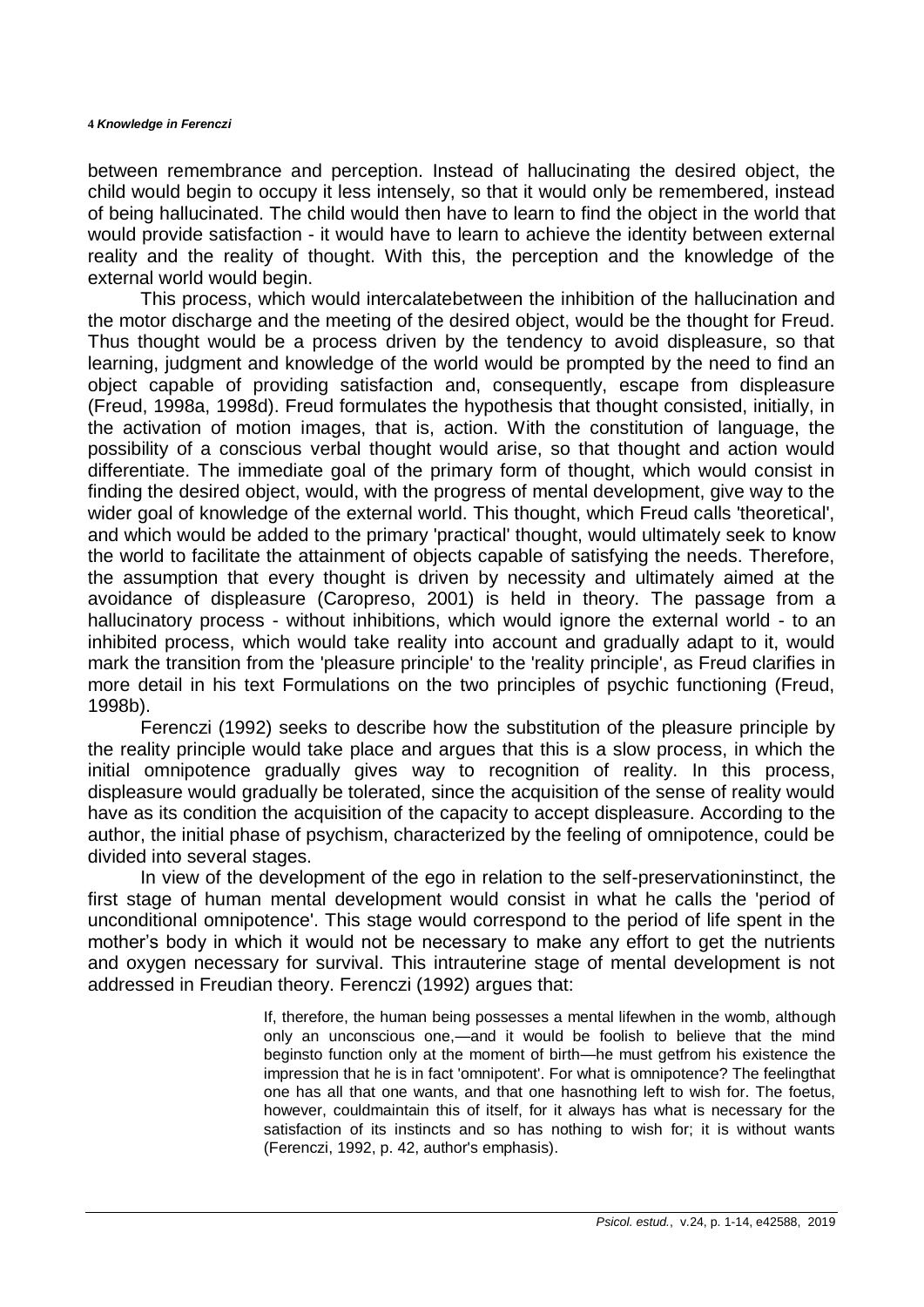Thus, in the period of unconditional omnipotence, mental life would be characterized by a desireless quietness. It would be exclusively subjected - not only in the imagination and in an approximate way, as Freud supposes, but in reality, and in an effective way - to the pleasure principle.

After birth, the child would enter the 'period of magical hallucinatory omnipotence'. Ferenczi (1992) argues that, with birth, a brutal disturbance occurs in the state of quietness that the child enjoyed in the mother's womb, and then emerges the first desire: to find oneself in the lost situation. Following the ideas presented by Freud in 'La interpretación de los sueños' (1998a), the author points out that the first consequence of such a disturbance is the hallucinatory reinvestment of the abandoned perception stage. He argues, as we mentioned earlier, that in the case of a well-cared child, caregivers instinctively understand its desire and, as soon as it expresses its displeasure, they place it in situations that are close to the intrauterine situation. In this way, from the subjective point of view, 'unconditional omnipotence' would only be modified because the child would have to invest what it wants in a hallucinatory way. There would still be no need to change anything in the external world to actually achieve the full realization of its desires. The notion of causal relationships, or the existence of caregivers, would not be present, so that the baby would feel endowed with a magical force capable of fulfilling all its desires by simply representing its satisfaction.

However, since the desire for instinctual satisfactions would arise periodically, without the external world knowing the moment when the instinct manifested itself, from a certain moment, the hallucinatory representation would no longer entail the actual realization of desire. This would have as a condition the production of certain signals by the child, so that it would be necessary to carry out a motor work so that the situation would change in the sense of its desire, that is, so that the 'identity of representation' was followed by the 'identity of perception'. The child would use motor discharges as if they were magic signs, the emission of which - with an external aid of which it would have no suspicion - would bring satisfaction. Thus, a gesture-languagewould emerge, which would allow the baby to express specific needs, which, most of the time, would be effectively satisfied, so that it could continue to feel omnipotent. Ferenczi (1992) thus characterizes a third stage of omnipotence: the 'period of omnipotence by the help of magical gestures'.

These three initial stages of mental development, described above, have in common the fact that they present themselves as periods where, in one way or another, omnipotence prevails - 'unconditional, hallucinatory, by the help of magic gestures'. At these stages, there would still be no need for the subject to differentiate him/herself from the external world. In this way, the entire phase of omnipotence would be linked to the predominance of introjective experiences.

As the quantity and complexity of needs increased, the once effective conditions for satisfaction would cease to be. Thus, little by little, the feeling of omnipotence would be abandoned. The human being would then be obliged to differentiate from his/her ego certain evil things that do not obey his/her will. These would constitute an 'external world', so that the differentiation between subjective content and objective content would arise. Thus, the stage of omnipotence, which would correspond to an introjection phase, would gradually give way to the 'stage of reality', which would correspond to a stage of projection (Ferenczi, 1992).

The concept of 'introjection' is defined by Ferenczi as "[...] the extension to the external world of self-erotic interest in the origin, by the introduction of outer objects into the sphere of the ego" (Ferenczi, 1991b, p. 181). According to Pinheiro (2016), such a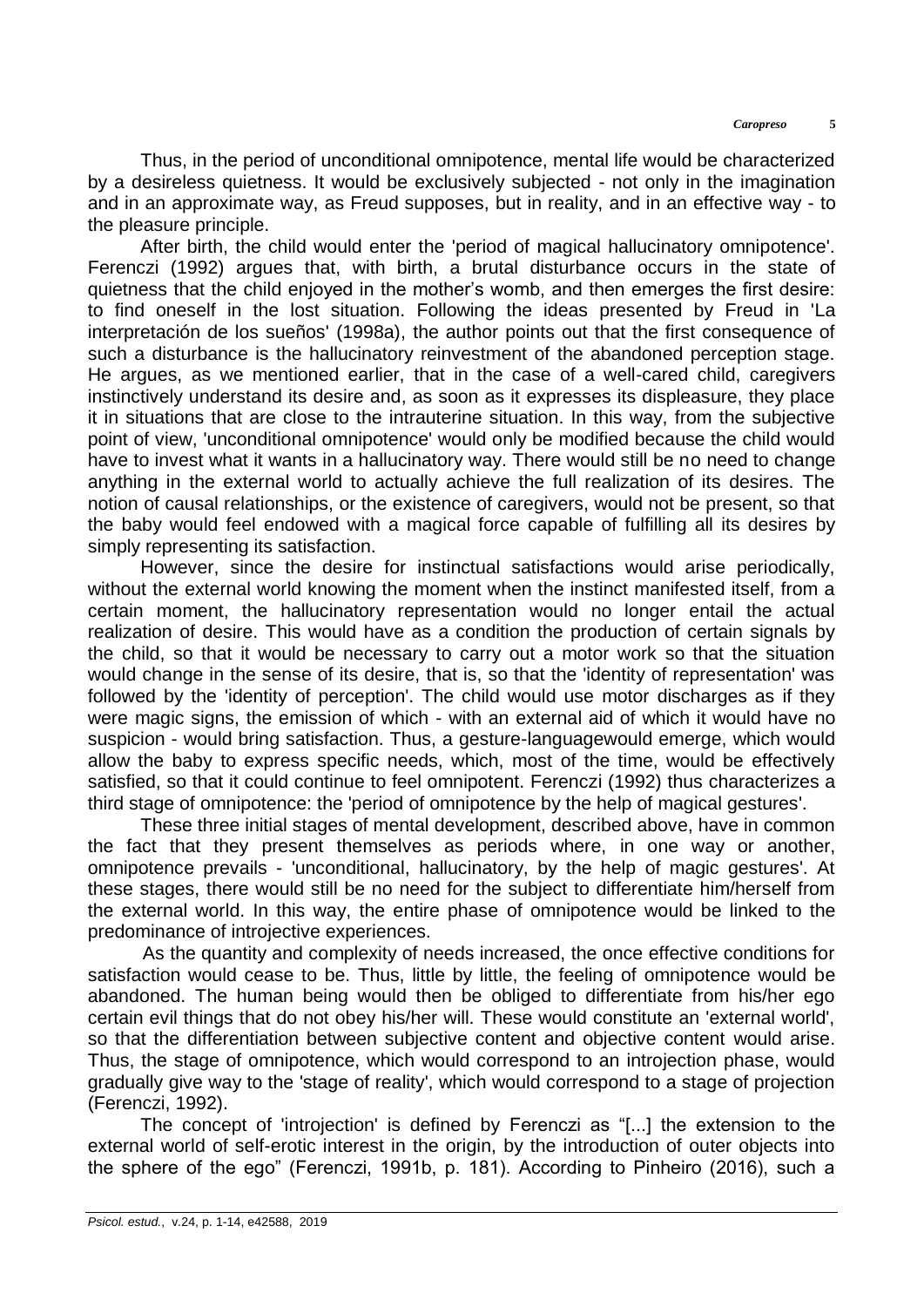#### **6** *Knowledge in Ferenczi*

concept can be considered the fundamental precursor of the Freudian hypothesis of narcissism. Projection, on the other hand, is conceived as the exclusion of objects previously ego-integrated into the external world. In 'Transferência e introjeção' (Ferenczi, 1991a), he clarifies:

> When the child excludes the 'objects' from the mass of her so far unitary perceptions to form with them the 'external world' and, for the first time, opposes them to the ego that belongs more straightforwardly to her; when, for the first time, she distinguishes the 'perceived' object from what is subjectively experienced, she is actually carrying out her first projective operation, the 'primordial projection' (Ferenczi, 1991a, p. 85, author's emphasis).

According to Ferenczi (1992), at the stage of reality the child would remain for a period investing the external world with qualities of itself, so that it would pass through an 'animistic period' in which all things would seem animated to it and it would seek to find, in each object, its own organ or operation. Thus, deep symbolic relations between the human body and the world of objects would be established; the diversity of the external world would be figured through its body. According to Bastos (1993), the notion of the body ego begins to emerge, which would be developed by Freud in subsequent years. Such a symbolic relation between external objects and the body will also be emphasized and developed by Melanie Klein in her theory (Petot, 1991). For Ferenczi (1992), this aptitude for symbolic figuration would enable an improvement of the gesture- language, which would allow the infant to express his/her wishes directly related to his/her body, as well as desires related to the modification of the external world.

Thus, as Alvarez (1997) comments, the fact that the child is lead to project does not mean that it fails to perform introjections. On the contrary, introjection imposes itself as a mechanism capable of establishing the subject's own symbolic universe by causing it to invest the objects of the external world from its own autoerotic form of investment. Verztman (2002) points out that the introjective process would be responsible for the child's ability to enter the world.

Slowly, gesture symbolism would be replaced by verbal symbolism and language would overlap with other modes of representation, since words would allow a much more economical and precise version of desires. Following Freud's hypotheses (1998a), Ferenczi (1992) argues that verbal associations would make conscious thinking possible by allowing associative processes to produce sensory qualities. The conscious thought through verbal signs would make possible a better adaptation to reality and would be the highest achievement of the mental apparatus, says the author.

Ferenczi (1992) maintains that with the entrance into the stage of reality, although the differentiation between the ego and the external world begins to emerge, the feeling of omnipotence would continue to be present for a period of time, and would be abandoned little by little. The author argues that at first the desires that the child would conceive in the form of thinking would be so few and complex that the medium would be able to easily guess them for the most part and seek to accomplish them quickly. In this way, the child would still believe to hold magical powers, which is why this early stage of the stage of reality is called the 'period of magical thoughts and magicwords'.

As the author explains in 'O problema da afirmação do desprazer' (Ferenczi, 1993), personal omnipotence would be gradually abandoned and transferred to other people (parents, gods ...) until, in a final stage - a 'scientific stage of recognition of the world' - the feeling of omnipotence would finally be abandoned.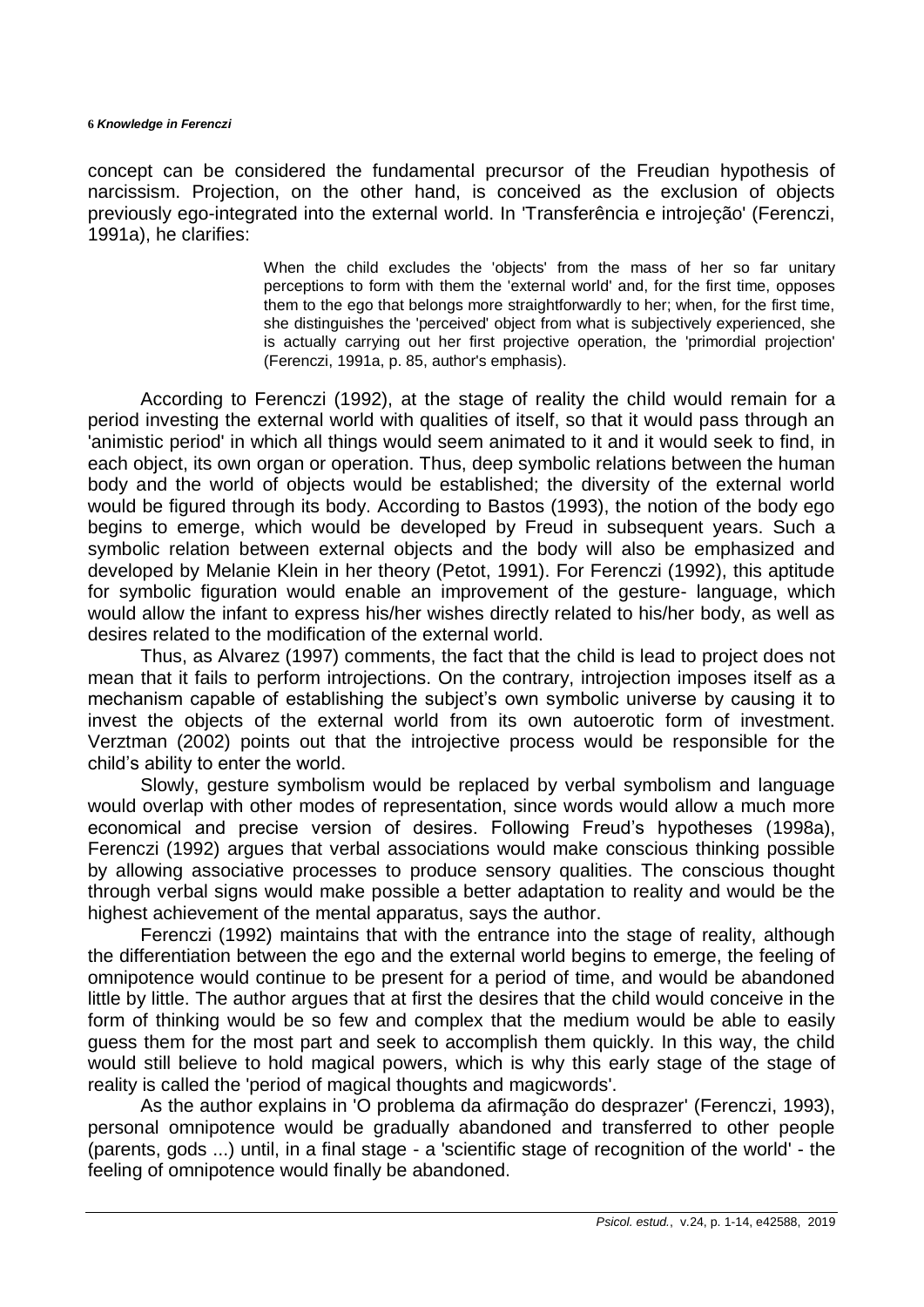It can be said, therefore, that for Ferenczi (1992), the development of the sense of reality would be a gradual process, driven by frustration and the need for adaptation. The following passage clearly synthesizes his conceptions:

> In general, the development of the reality-sense is represented by a succession of repressions, to which mankind was compelled, not through spontaneous strivings towards development, but through necessity, through adjustment to a demanded renunciation. The first great repression is made necessary by the process of birth, which certainly comes about without active cooperation, without any 'intention' on the part of the child. The foetus would much rather remain undisturbed longer in the womb, but it is cruelly turned out into the world, and it has to forget (repress) the kinds of satisfaction it had got fond of, and adjust itself to new ones. The same cruel game is repeated with every new stage of development (Ferenczi, 1992, p. 51-52, author's emphasis).

These hypotheses formulated in 1913 are complemented and developed in 1926.

## **Knowledge is conditioned by ambivalence and self-destruction**

In 'O problema da afirmação do desprazer', Ferenczi (1993) acknowledges that, at the time of the formulation of the hypotheses of 1913, it was not possible to clarify which internal processes accompany the passage from the stage of omnipotence to that of reality. According to him, such enlightenment became possible with the formulation of the Freudian theory of the second drive dualism and with the ideas presented by Freud in the text 'La negación' (Freud, 1998c).

In 'La negación' (Freud, 1998c), Freud goes a step further in his theory about the passage from the pleasure principle to the reality principle by proposing the hypothesis that the denial of reality consists of an intermediate stage between ignorance and recognition thereof. After a solipsistic period, in which the external reality would simply be ignored, there would be a period of denial, in which the external world - alien to the ego and therefore hostile to it - could have access to consciousness despite displeasure, inasmuch as the latter was denied. In this case, as Ferenczi says: "[...] negative hallucinatory ignoringis no longer successful; the 'pain' is no longer ignored, but becomes the subject-matter of perception as a negation" (Ferenczi, 1993, p. 394).

In this sense, there would be an initial stage in which the displeasure outer world would be ignored, an intermediate stage in which it would be denied, until, at last, the recognition, the affirmation, of displeasure would arise. The problem of the acquisition of the reality sense would, therefore, be the problem of acceptance of displeasure. The point raised by the author is: "[...] what must take place in order that the final obstacle to acceptance may be also removed from the path, and the 'affirmation of an unpleasant' idea (i.e. the complete disappearance of the tendency to repression) made possible?" (Ferenczi, 1993, p. 394, author's emphasis).

Freud's thought indicates, he says, that the affirmation of displeasure is always a dual process, since first there is an attempt to deny displeasure as fact, and then a further effort to deny negation.

From some considerations on clinical phenomena and on the hypotheses formulated by Freud in 'La interpretación de los sueños' (Freud, 1998a), Ferenczi (1992) argues that, without renouncing the fundamental assumption of psychoanalysis that the pursuit of pleasure is the fundamental tendency of the psyche, the possibility of affirming displeasure can only be understood by taking into account the compensation and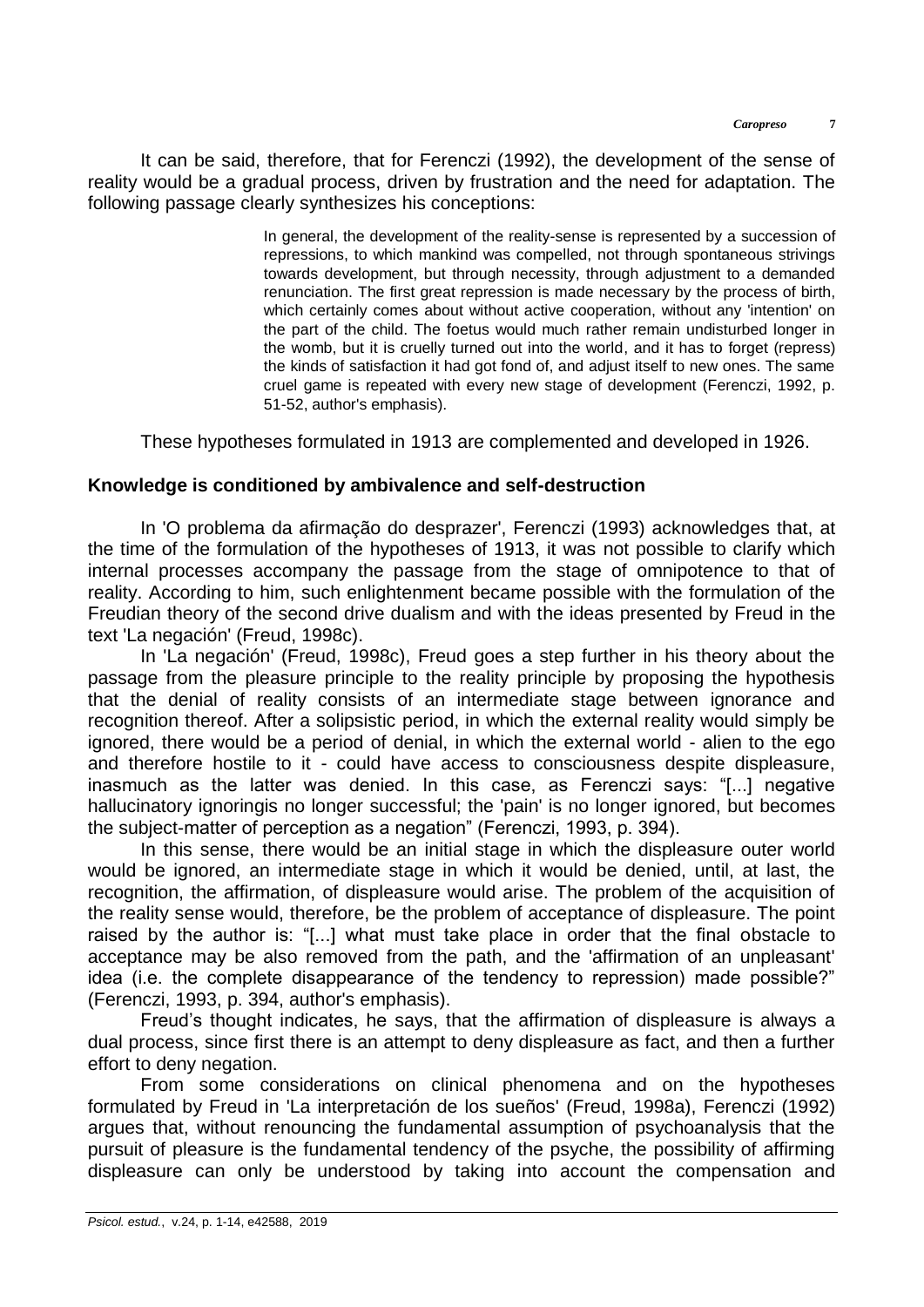#### **8** *Knowledge in Ferenczi*

avoidance of an even greater displeasure. This is evident in Freudian thought, as well as in the ideas presented by Ferenczi in his text of 1913. However, something else would be necessary to understand this process. He defends the need for a new element to clarify how the acquisition of the sense of reality becomes possible: the presence of the drive defusion.

To illustrate his hypotheses, the author uses the example of a child who wants to suck. If the child is appeased at the right time, it only knows itself, that is, the existence of things foreign to it, including its mother, remains unknown. Therefore, it has no feelings, neither good nor bad, about objects, which, in fact, do not exist for it. When the child suffers from the displeasure of hunger and thirst, Ferenczi (1993)argues, there is a kind of drivedefusionin psychic life, which is manifested by uncoordinated motor discharge, crying and other reflex discharges. When the breast is rediscovered, it ceases to be something indifferent, that is, something always available and therefore, need not be known. The breast, then, becomes a 'representation of object' and becomes the target of love and hate.

This example, says Ferenczi (1993), illustrates the Freudian hypotheses, presented in 'La negación', according to which the primary objective of the test of reality is not to find the object corresponding to what is represented, but to 'rediscover it' and that, for such a test to occur, it is necessary that objects have been lost that once provided real satisfaction. Such an example would also illustrate the fact that 'ambivalence', resulting from drive defusion is absolutely necessary for a 'perception of object' to appear. We do not take knowledge of the things that always love us. These are simply included in our subjective ego, argues the author. On the other hand, things that are and have always been hostile to us are simply ignored. But the things that are not unconditionally at our disposal - those that we like because they satisfy us and that we detest because they do not always obey us - give rise to mnemonic traits, to which a character of objectivity is attached. Thus, only the objects that we desire and that frustrate us, that is, that are targets of ambivalent feelings, could be represented; could be known. The acquisition of the sense of reality would therefore have as a condition, the ambivalence resulting from the drive defusion and would have as objective to obtain dominion over such objects. In the words of the author:

> It seems as if the two classes of instincts neutralize each other when the ego is in a state of rest, like the positive and negative currents in an electrically inactive body, and as if, in just the same way, special external influences were needed to separate the two currents and thus render them once more capable of action.The emergence of ambivalence would thus be a kind of protective device,instituting the capacity for active resistance in general,which, like the mental phenomenon accompanying it,recognition of the objective world, signifies one of themeans of obtaining mastery over it (Ferenczi, 1993, p. 398).

However, although the drive defusion allowed the perception of external objects, it would not guarantee an 'objective', impartial view of them. On the contrary, such objects would alternately become the targets of an equally intense love and hate, according to Ferenczi (1993). In order for objectivity to be achieved, a new drive fusion would have to occur, that is, it would be necessary for the liberated instincts to be inhibited again and rejoined. The author speculates that perhaps this is the process that would ensure the inhibition and postponement of action until the identity between external reality and the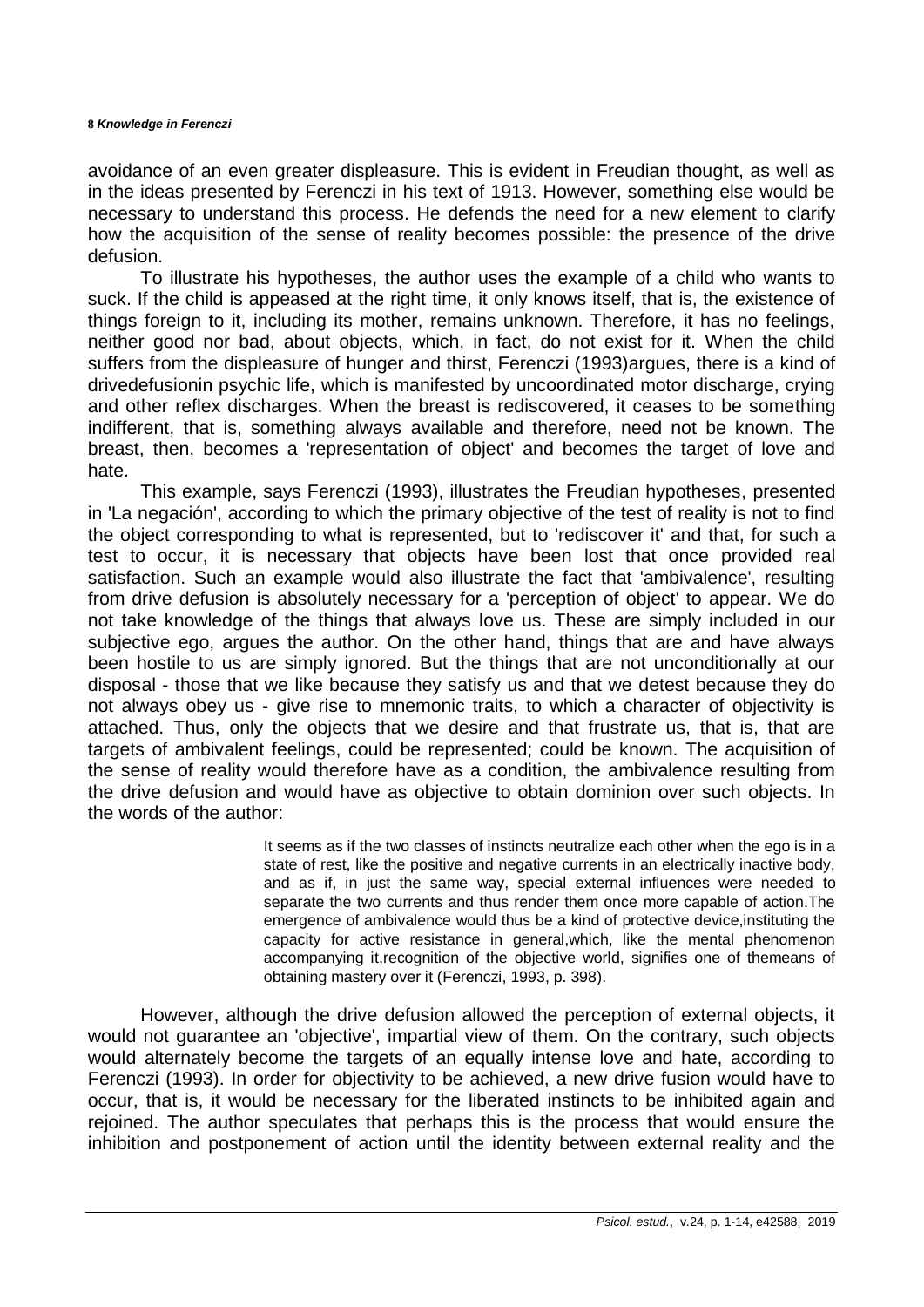reality of thought is achieved. In this way, the ability to judge and act objectively would essentially be a capacity for hate and love tendencies to neutralize each other.

In the passage from the omnipotence stage to the reality stage, the first painful step would be to realize that a part of good things is not part of the ego and that it is necessary to differentiate it as an 'external world'. One should also realize that something unpleasant can be produced in one's own ego. We have to accept that some unpleasant things, which we once believed belong to the world, really belong to us, and we must also accept that good things, which we had the illusion of belonging to us, are actually part of the external world. According to Ferenczi, this recognition would have as a condition the drive defusion. The next step in the process of affirmation of unpleasure, or recognition of reality, would be from the new drive fusion, which would allow a neutralization of the drives of life and death and a more impartial perception of the object. Thus, to know the objects objectively, it would be necessary to inhibit the aggressiveness directed to them, which would be done from the connection promoted by the life drive. Therefore, the author affirms that "[...] that recognition of the surrounding world is actually a partial realization of the Christian imperative: Love your enemies" (Ferenczi, 1993, p. 400).

Ferenczi (1993)points out that the process of including hostile parts from the external world in the ego and renouncing loved parts of it, implied in recognition and adaptation to reality, involves a 'masochistic' modification of the direction of aggression. We can infer that such masochism can be understood in two senses. On the one hand, parts that once had the illusion of belonging to me must be destroyed; I have to renounce them. On the other hand, my hostile parts that were projected into the world have to be included in the ego, so aggressiveness turned to the world must turn to the ego. This selfdestruction of parts of the ego, however, would result in becoming (coming into being?) it would be the impeller of the process of knowledge and adaptation to reality, since it would be from it that would arise the possibility of representation of external objects and that the sense of reality would develop. In theauthor'swords:

> The remarkable thing about this self-destruction is that here (in adaptation, in the recognition of the surrounding world, in the forming of objective judgements) destruction does in actual fact become the l 'cause of being'. A partial destruction of the ego is tolerated, but only for the purpose of constructing out of what remains an ego capable of still greater resistance […] In the same way the Eros liberated by instinctual defusion converts destruction into growth, into a further development of the parts that have been protected (Ferenczi, 1993, p. 402, author's emphasis).

In this passage, Ferenczi refers to the hypothesis, presented by Sabina Spielrein in 'A destruição como origem do devir' (Spielrein, 2014), that destruction would necessarily result in creation. In this text, the author maintains that the destruction, impelled by the 'death instinct' (*Todesinstinkt*), would be condition for the creation; for becoming. For her, the sexual instinct (*Sexualinstinkt*) would be composed of a destructive impulse - by the instinct of death - and another reproductive and the destruction would be condition for the emergence of the new and for the preservation of life.

Spielrein's concept of death instinct departs significantly from that of Freud. Among other things, for her, the death instinct would be internal to the sexual instinct and not an independent impulse and opposed to that of preservation of life. Moreover, according to her hypotheses, the death instinct would not aim at the annihilation of life as a whole, but rather the destruction of the ego and such destruction would be a condition and necessarily result in the creation of something new, unlike Freud (Caropreso, 2016, 2017). Although Ferenczi maintains the Freudian assumption that the death drive is a class of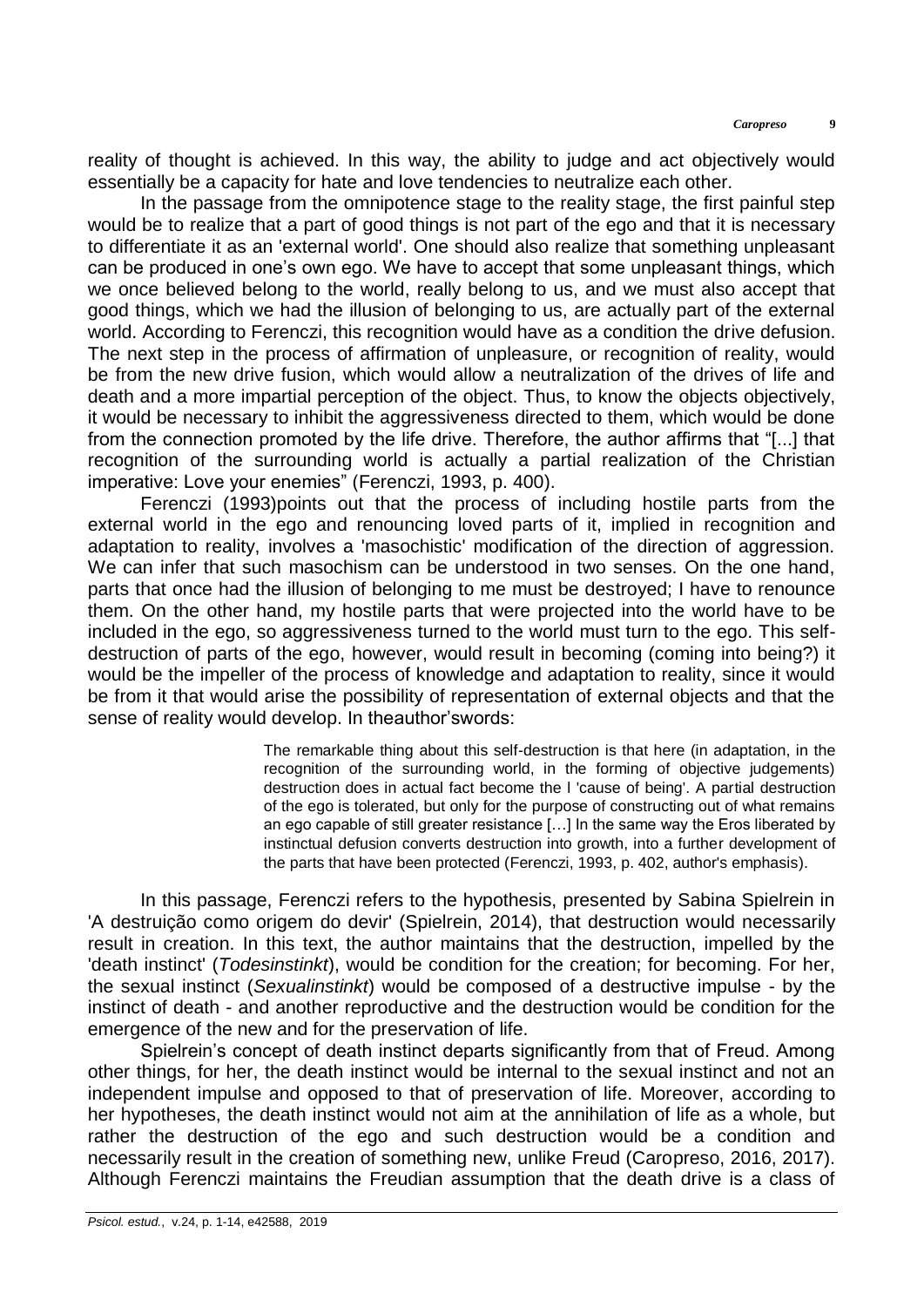drives independent of the life drive, distancing in this respect from Spielrein, he links it to a constructive aspect by proposing that destruction is a condition for becoming; that the destruction of the ego is a condition for the representation and knowledge of the world. At this point, his hypotheses are close to those of the psychoanalyst. Harris (2015) argues that it is possible to find echoes of Spielrein in Ferenczi's thinking.

For Ferenczi, therefore, the destruction of parts previously incorporated in the ego would allow the constitution of mnemonic traces, so that the destruction drive would give the initial impulse in the process of acquiring the sense of reality. The next step, however, would be given by Eros:

> I have nohesitation in regarding even memory-traces as scars, so tospeak, of 'traumatic impressions, i.e. as products of the destructive' instinct, which, however, the unrestingErosnevertheless understands how to employ for itsown ends, i.e. for the preservation of life. Out of these it shapes anew psychical system, which enables the ego to orientateitself more correctly in its environment, and to form sounder judgements. In fact, it is only the destructive instinct that wills evil while it is Eros that creates good out of it (Ferenczi, 1993, p. 402, author's emphasis).

In this way, self-destruction would make possible the constitution of mnemonic traces, so that memory would be its product. On self-destruction would depend the possibility of recognition and judgment; would depend the possibility of differentiation between perception and remembrance, which would be the basis of thought and adaptation to the external world. Moreno and Coelho (2013), in commenting on the Ferenczi an hypotheses about trauma, in the face of the impossibility of eliminating the excitation, the only escape valve of the mind is self-destruction, a kind of autoplastic adaptation to the situation. Eros, however, can inhibit the process by giving place to a new consolidation, so that any adaptation would be preceded by an inhibited attempt at disintegration. Thus, using the words of Gondar (2013), for Ferenczi, "[...] the movements of creation and expansion are made from fragments, the remains of a destruction or an active self-destruction" (Gondar, 2013, p.32).

Ferenczi (1993) affirms that the work of thought, which is inserted between sensibility and action, consists of a work of calculation between two objects capable of provoking greater or lesser displeasure. This calculation work would be done unconsciously, so that only its product would become conscious. Thus thought, which would be driven by self-destruction and ambivalence and would allow adaptation to reality, would consist of an unconscious calculation that would aim to minimize displeasure.

In 'O desenvolvimento do sentido de realidade e seus estágios', Ferenczi (1992) defends a phylogenetic perspective linked to the development of the sense of reality. He says he believes that one day it will be possible to draw a parallel between the different evolutionary stages of the ego and the steps taken by the human species. In this way, he maintains that, as Freud proposed, the character of the species would be the precipitate of the history of the species. In the text of 1926 on the problem of the affirmation of displeasure, Ferenczi (1993) argues that organic development presents prototypes of the progressive adaptation of the living being to the reality of the external world.

Certain primitive organisms appear to have remained in the narcissistic stage, as they passively await the satisfaction of their desires and die if they are refused. These, he speculates, are so close to the point of emergence out of the inorganic that their drive for destruction has far fewer paths to go, and is therefore much more effective. At a more advanced stage, the organism is able to reject parts of itself that are sources of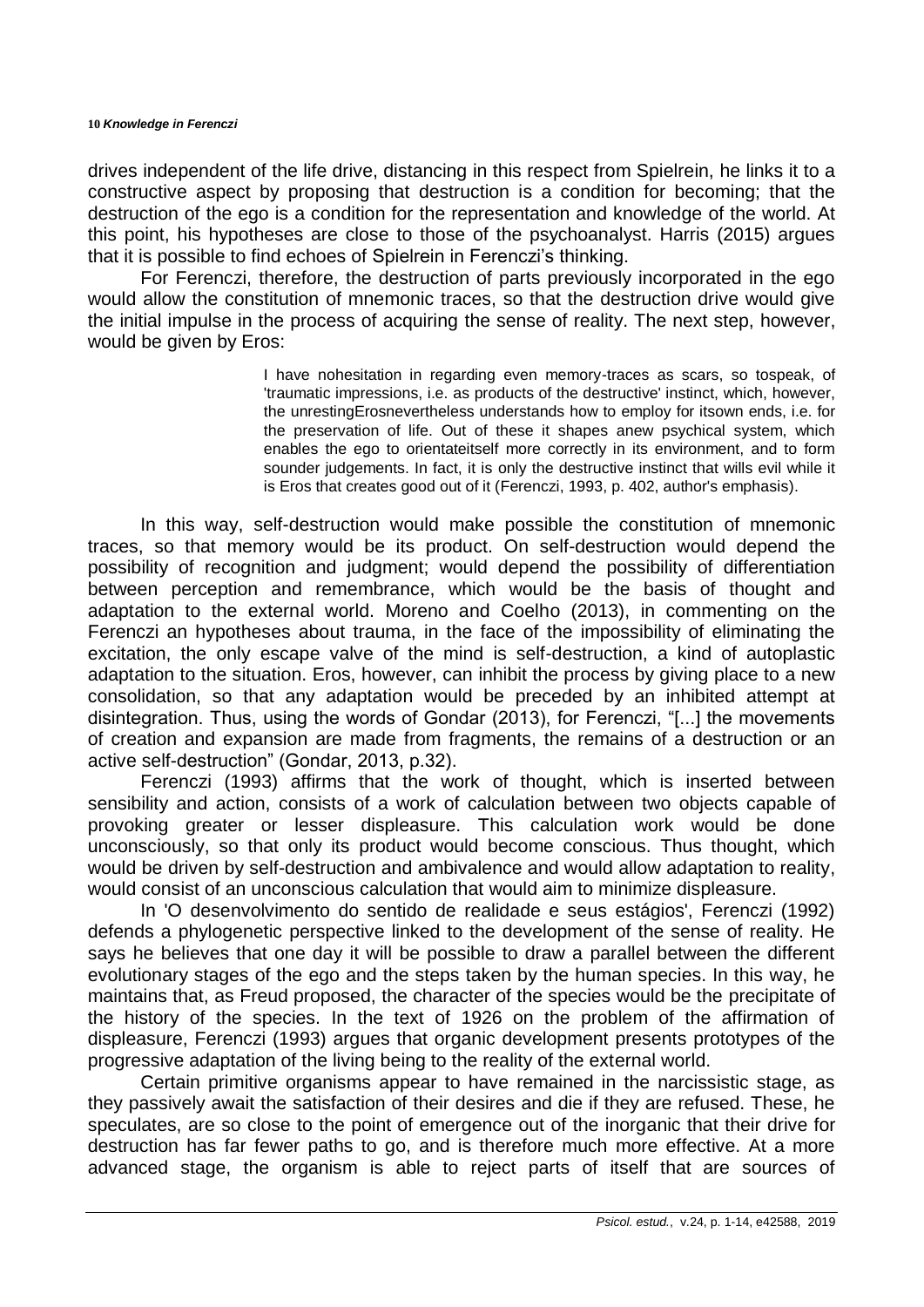displeasure and thus save its own life (autotomy). At another stage of development comes the capacity for adaptation to reality, a kind of organic recognition of the external world that is manifest in the mode of life of beings who live in symbiosis, but also in every act of adaptation. Ferenczi (1993) asserts that his 'bioanalytical' conception allows distinguishing primary and secondary processes even at the organic level, therefore, processes which in the psychic domain are considered as degrees of intellectual development. However, he says, organic adaptation is characterized by a certain rigidity manifested in reflex processes, whereas the capacity for mental adaptation involves a permanent disposition for the recognition of new realities and the ability to inhibit action until the end of the act of thinking.

### **Final considerations**

According to Ferenczi's hypotheses, after an initial solipsistic stage, characterized by the feeling of omnipotence, in which only the ego would exist and in which any kind of displeasure would be ignored, the child would begin to identify as part of the external world what is displeasing and aspart of its own ego that is source of pleasure. At this stage, instead of being ignored, displeasure would be denied. For the displeasure to be recognized, the individual would have to become capable of perceiving that there are things in it that are sources of displeasure and that there are things that are a source of pleasure, but that do not belong to it. Such a perception would have as a condition the ambivalence resulting from instinctual defusion. This would enable the emergence of mnemonic traits and the recognition of external objects. Ferenczi argues that it is necessary to destroy what once belonged to the ego in order to recognize it as something external and that it is necessary to return to love it to know it in an objective way. Thus, a new instinctive drivewould be indispensable for a more objective apprehension of the external world. He points out that this process involves a masochistic modification of the direction of aggression; involves a self-destruction of the ego, which becomes the cause of coming into being. Partial destruction of the ego is tolerated with the aim of building, from what remains, a stronger ego, capable of adapting to reality. Self-destruction would therefore be a condition for memory, for knowledge, for judgment, and for adaptation to reality.

Ferenczi's theory of the acquisition of the sense of reality is based on Freudian hypotheses, but goes beyond these, since in Freud's work there is no such detailed description of what the stages of the process are, just as there is no explicit theory about the accompanying drive processes. The Hungarian psychoanalyst proposes that the mental life begins already in the intrauterine period, period of maximum sense of omnipotence, due to the exclusive submission to the pleasure principle. With this, it recedes the beginning of the mental life in relation to the Freudian conception. Ferenczi describes the steps of the passage from the pleasure principle to the reality principle, emphasizing the gradual abandonment of omnipotence, and uses the Freudian hypotheses on the drives of life and death and on the mechanism of denial to clarify the accompanying internal processes. Thus, he draws from Freudian theory some consequences for the understanding of the acquisition of the sense of reality that were not extracted or explained by the author himself. Like Spielrein, he places the death drive as the impeller of mental development, linking it to a constructive aspect that is not explicit in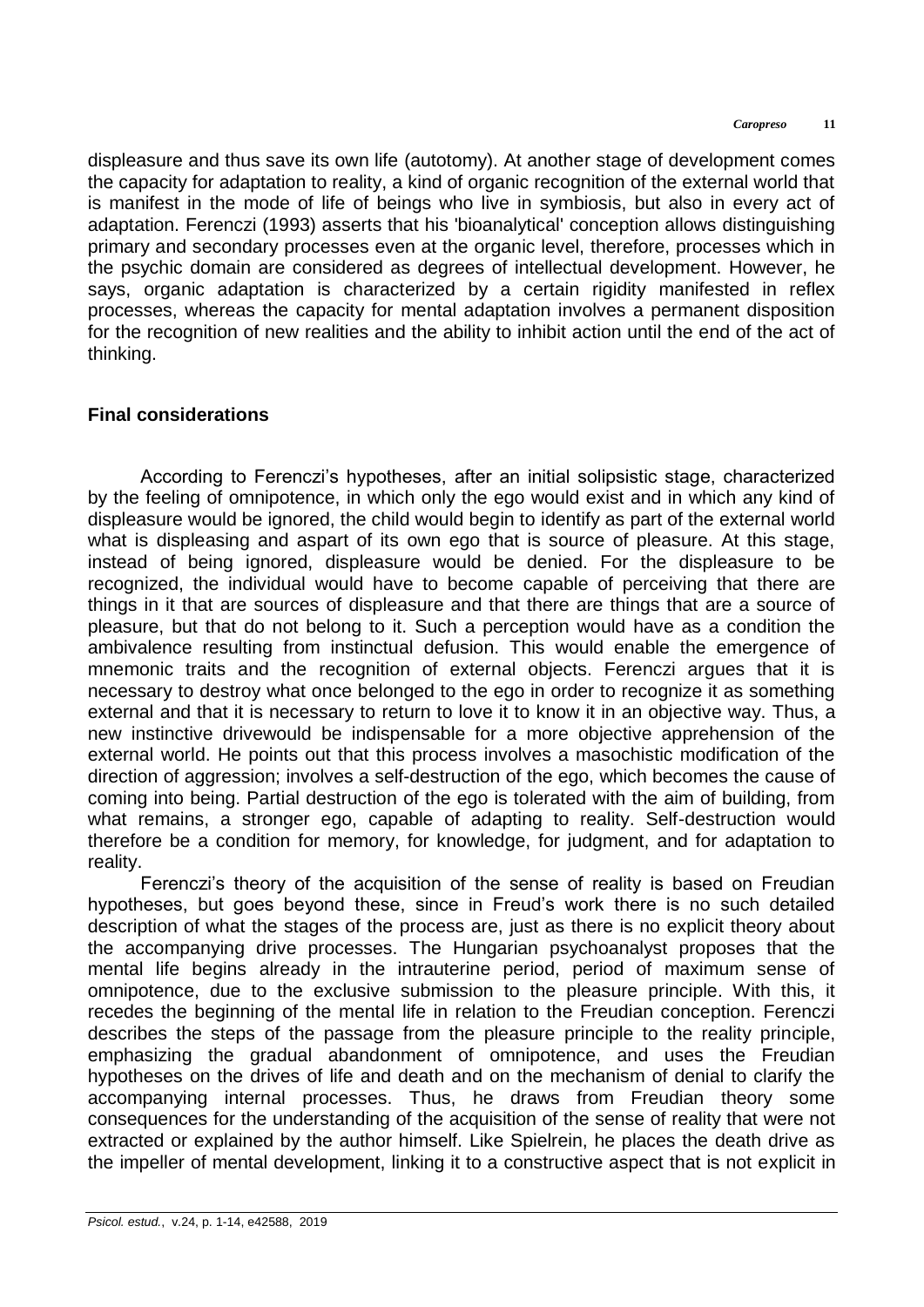Freud's work. In this way, the author's idea that destruction is a condition for becoming is at the heart of the process of knowing and adapting to the external world.

We can say, therefore, that Ferenczi elaborates an original theory about the process involved in the acquisition of objective knowledge. His theoretical contribution remains poorly explored and recognized and deserves greater attention from those interested in psychoanalytic theory and the history of psychological ideas.

## **References**

- Alvarez, C. M. N. (1997). *Um estudo sobre a transferência na obra de SándorFerenczi* (Dissertação de Mestrado). Universidade Federal do Rio de Janeiro, Rio de Janeiro.
- Bastos, L. A. M. (1993). Transferência e desenvolvimento do ego: uma abordagem ferencziana. *Percurso,*(10),45-49. Recuperado de: [http://revistapercurso.uol.com.br/pdfs/p10\\_texto08.pdf](http://revistapercurso.uol.com.br/pdfs/p10_texto08.pdf)
- Câmara, L., & Herzog, R. (2014)..Um e outro: Ferenczi e a epistemologia. *Psicologia USP*, *25*(2), 125-133. Recuperado de:<http://dx.doi.org/10.1590/0103-656420130041>
- Caropreso, F. (2001). Pensamento, linguagem e consciência nos textos iniciais de Freud. *Paideia, 11*(20), 29-38.
- Caropreso, F. (2016). O instinto de morte segundo Sabina Spielrein. *Psicologia USP*, *27*(3), 414-419. Recuperado de: [http://dx.doi.org/10.1590/0103-656420150058](ttp://dx.doi.org/10.1590/0103-656420150058)
- Caropreso, F. (2017). The death instinct and the mental dimension beyond the pleasure principle in the works of Spielrein and Freud. *International Journal of Psychoanalysis*, *98*, 1741-1762.
- Ferenczi, S. (1991a). Transferência e introjeção. In S. Ferenczi. *Obras completas* (Vol. 1, p. 77-108, A. Cabral, trad.). São Paulo, SP: Martins Fontes. Original publicado em 1909.
- Ferenczi, S. (1991b). O conceito de introjeção. In S. Ferenczi. *Obras completas* (Vol. 1, p. 181-184, A. Cabral, trad.). São Paulo, SP: Martins Fontes. Original publicado em 1912.
- Ferenczi, S. (1992). O desenvolvimento do sentido de realidade e seus estágios. In S. Ferenczi. *Obras completas* (Vol. 2, p. 39-54, A. Cabral, trad.). São Paulo, SP: Martins Fontes. Original publicado em 1913.
- Ferenczi, S. (1993). O problema da afirmação do desprazer. In S. Ferenczi. *Obras completas* (Vol. 3, p. 293-404, A. Cabral, trad.). São Paulo, SP: Martins Fontes. Original publicado em 1926.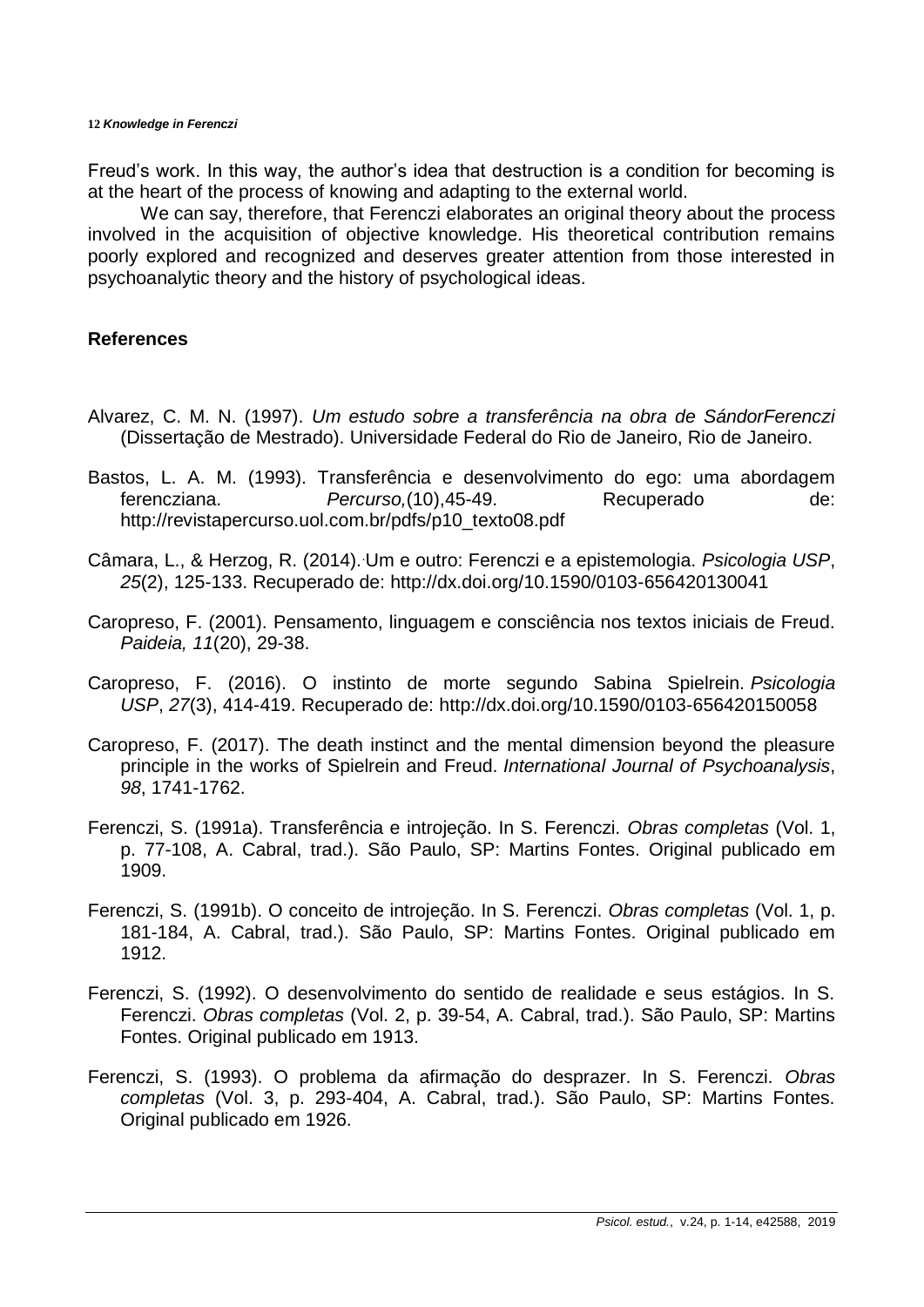- Freud, S. (1998a). La interpretación de los sueños. In S. Freud. *Obras completas* (Vol. 5, J. Strachey. ed. e J. L. Etcheverry, trad.). Buenos Aires, AR: Amorrortu Editores. Original publicado em 1900.
- Freud, S. (1998b). Formulaciones sobre los dos principios del acaecer psíquico. In S. Freud. *Obras completas* (Vol. 12, p. 217-232, J. Strachey. ed. e J. L. Etcheverry, trad.). Buenos Aires, AR: Amorrortu Editores. Original publicado em 1911.
- Freud, S. (1998c). La negácion. In S. Freud. *Obras completas* (Vol. 19, p. 249-257, J. Strachey. ed. e J. L. Etcheverry, trad.). Buenos Aires, AR: Amorrortu Editores. Original publicado em 1925.
- Freud, S. (1998d). Proyecto de Psicología. In S. Freud. *Obras completas* (Vol. 1, p. 323- 407, J. Strachey. ed. e J. L. Etcheverry, trad.). Buenos Aires, AR: Amorrortu Editores. Original publicado em 1950.
- Gondar, J. (2013). Ferenczi e o sonho*. Cadernos de psicanálise*, *35*(29), 27-39. Recuperado de:<http://pepsic.bvsalud.org/pdf/cadpsi/v35n29/a02.pdf>
- Guasto, G. (2011). Welcome, trauma, and introjection: a tribute to Sándor Ferenczi. *Journal of American Academy of Psychoanalysis, 39*(2), 337-346.
- Harris, A. (2015). Language is there to bewilder itself and others: theoretical and clinical contributions of Sabina Spielrein. *Journalof American Psychoanalytic Association, 63*(4),*727-67.*
- Kirschner, L.A. (1993). Concepts of reality and psychic reality in psychoanalysis as ilustrated by the disagreement between Freud and Ferenczi. *International Journal of Psycho-Analysis, 74*, 219-230
- Mészáros, J. (2014). Ferenczi in our contemporary world. *Psychoanalytic Inquiry*, *34*, 112- 121. Recuperado de: [http://dx.doi.org/ 10.1080/07351690.2014.850278](http://dx.doi.org/%2010.1080/07351690.2014.850278)
- Moreno, M. M. A., & Coelho Jr., N. E. (2013). Trauma, memory, and corporeal acts: a dialogue between Freud and Ferenczi. *International Forum of Psychoanalysis*, *22* (1), 17-25.Recuperado de:<http://dx.doi.org/10.1080/0803706X.2011.652167>
- Peláez, M. G. (2013). Sándor Ferenczi y la intelectualidad húngara del siglo XX. *Affectio Societatis*, *10*(18), 1-11.
- Petot, J. M. (1991). *Melanie Klein I: primeiras descobertas e primeiro sistema*. São Paulo, SP: Perspectiva.
- Pinheiro, T. (2016). *Ferenczi*. São Paulo, SP: Casa do Psicólogo.
- Rachman, A. W. (2007). Sándor Ferenczi´s contributions to the evolution of psychoanalysis. *Psychoanalytic Psychology*, *24*(1), 74-96. Recuperado de: <http://dx.doi.org/10.1037/07369735.24.1.74>